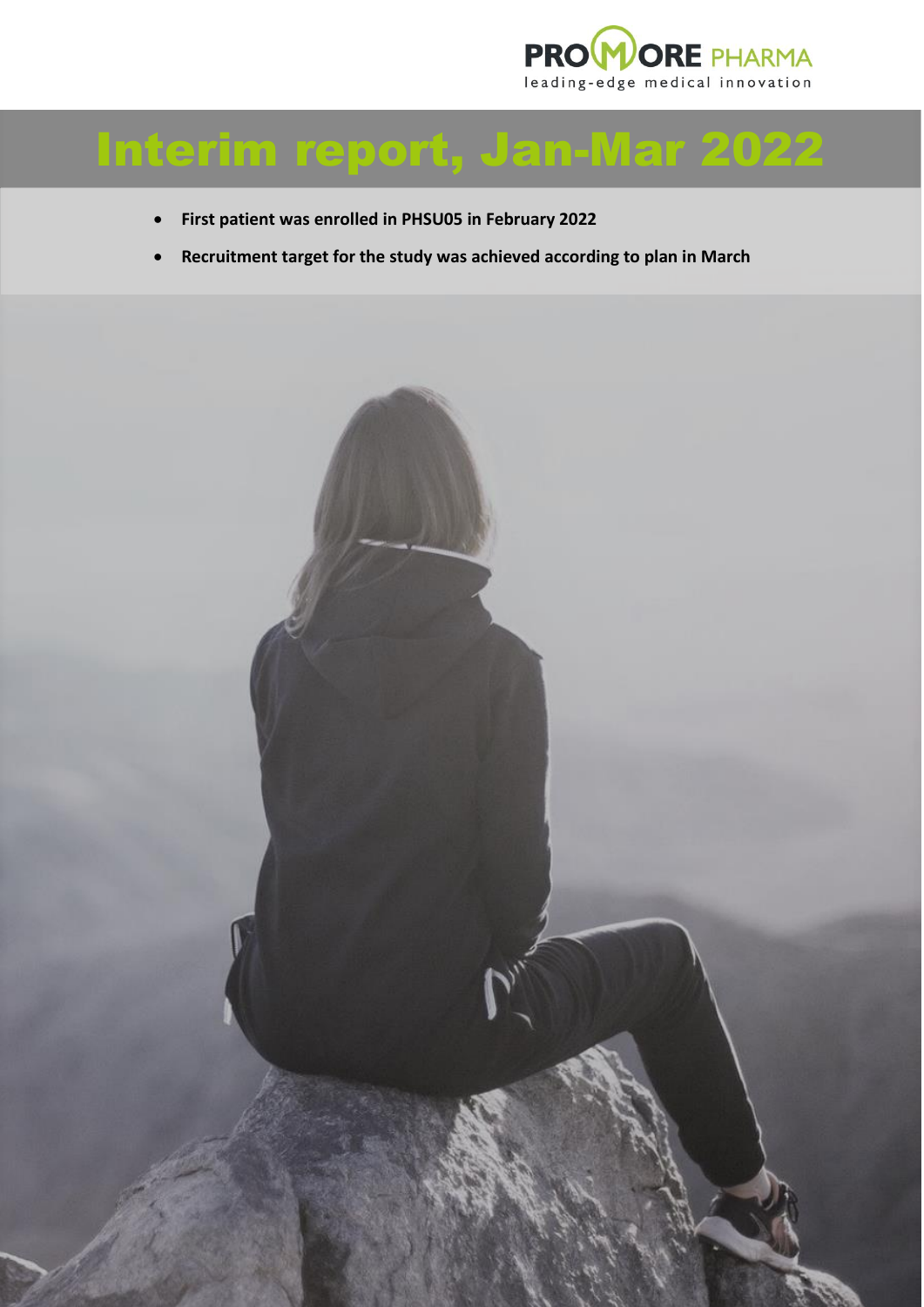

### **Promore Pharma AB (publ)**

## **Interim report January - March 2022**

#### **January-March**

- Net sales amounted to MSEK 0 (0).
- Net loss was MSEK -8.4 (-7.1), corresponding to earnings per share of SEK -0.14 (-0.21).
- Cash flow after financing activities amounted to MSEK -8.9 (-5.7).
- Cash amounted to MSEK 36.4 (18.6).

#### **Significant events during January – March**

- In January 2022, warrants corresponding to a dilution of 0.2% of the number of outstanding shares were deregistered.
- In February 2022, the first trial person was enrolled in PHSU05.
- The recruitment target for the study achieved according to plan in March.

#### **Events after the reporting period**

• No significant events reported after the period.

# *"In February we started the recruitment to our clinical trial PHSU05 for the prevention of skin scars, and we reached the target in March according to plan"*

Jonas Ekblom, President and CEO of Promore Pharma

#### **Financial overview for the Company**

|                                                    | Jan-Mar |         |
|----------------------------------------------------|---------|---------|
| <b>Amounts in MSEK</b>                             | 2022    | 2021    |
| Net sales                                          | 0.0     |         |
| Operating loss                                     | $-8.4$  | $-7.1$  |
| Profit/Loss for the period                         | $-8.4$  | $-7.1$  |
| Earnings per share, SEK                            | $-0.14$ | $-0.21$ |
| Cash flow after financing activities               | $-8.9$  | $-5.7$  |
| Cash and cash equivalents at the end of the period | 36.4    | 18.6    |

#### **Promore Pharma in brief:**

Promore Pharma is a biopharmaceutical company that develops pharmaceutical product candidates for bioactive healing of wounds. The company has two drug candidates in late clinical development stages, that are based on endogenous peptides, and thus have a strong safety profile. These two products are intended for treatment of chronic wounds, and prevention of scarring on the skin and other tissues. The company is listed on the Nasdaq First North Growth Market.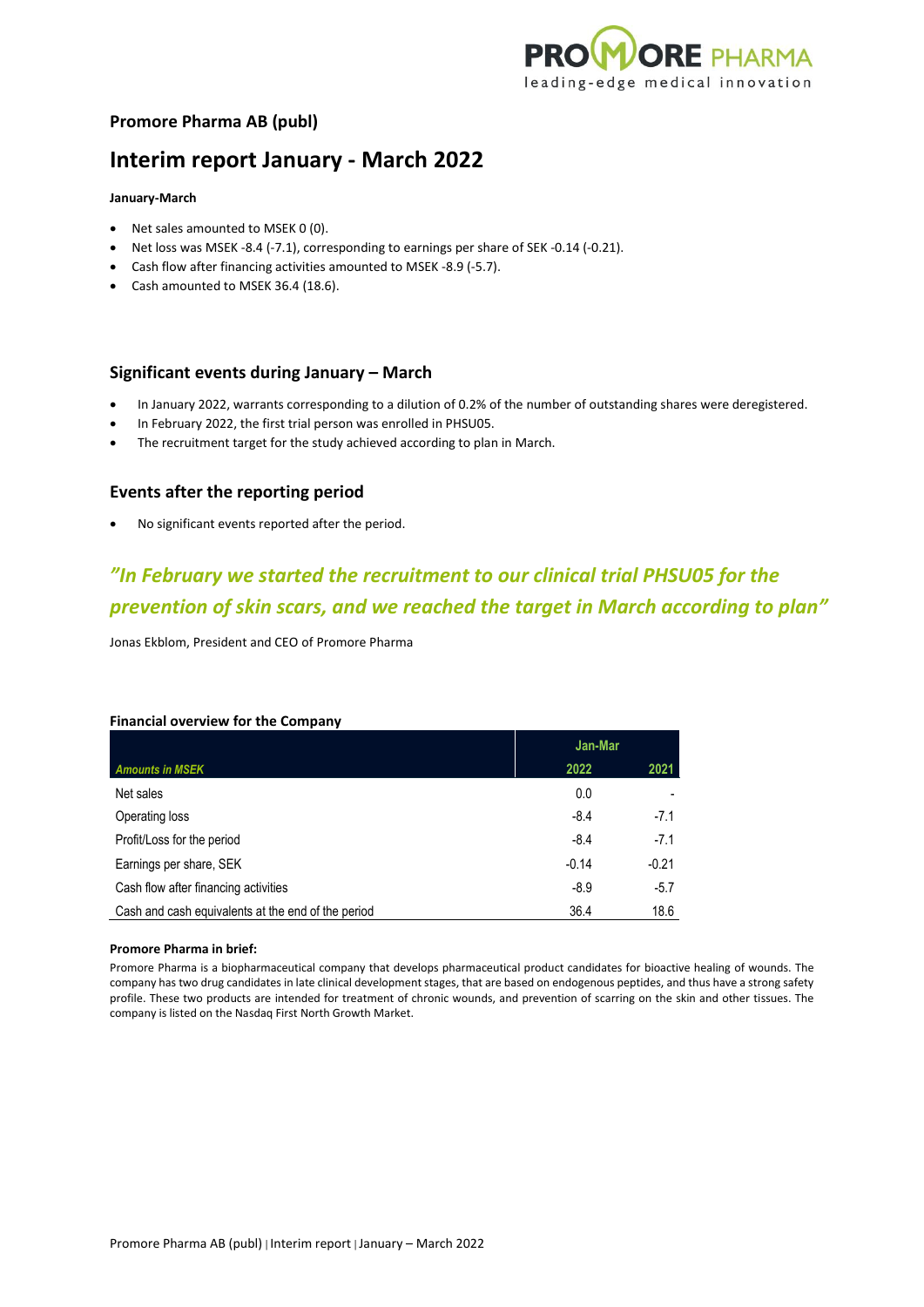

## **Statement of the CEO**

The first quarter has been characterized by intensive work with our clinical trial program; PHSU05, a Phase II study with PXL01 for prevention of skin scarring. In February, we began enrolment in this clinical trial and we reached recruitment goal in March.

Another important focus area has been - and continues to be - the work of developing a single-component product for the drug candidate ropocamptide. This is a work that includes extensive stability analyses, where the goal is to be able to conclude if a single-component product has adequate properties such as appropriate storage stability and viscosity, as well as assessing if a robust and scalable manufacturing process can be established.

Promore Pharma's project portfolio consists of therapeutic peptides, each with a significant medical value in a large number of different medical indications for the bioactive wound



care market. We work to position the company as a pioneer in the treatment of wounds as well as prevention of scars and adhesions, and we believe that the aggregate addressable market for Promore Pharma's product candidates amounts to more than USD 15 billion annually when including opportunities for indication broadening, such as different forms of tissue scarring and diabetic foot ulcers.

The clinical trial conducted within the ensereptide program, PHSU05, is a double-blind, randomized Phase II pilot study with the goal of being able to evaluate ensereptide regarding (i) local tolerance, (ii) the application process for the experimental drug, as well as (iii) preliminary efficacy regarding prevention of scarring in artificially induced wounds in healthy volunteers. The study is conducted at Uppsala University Hospital, and currently includes 24 subjects. Treatment with ensereptide or placebo is conducted at one single occasion, in connection with the surgical procedure, and the subjects are then followed for about 13 weeks. At the last clinic visit, biopsies will be collected, which will then be evaluated by advanced histological methods in the fall of 2022. A final study report with results from the trial is expected in winter 2022/2023.

Within the ropocamptide project, we continue the technological development. In previous clinical studies, we have used an experimental product based on two components that need to be mixed prior to each administration event. In order to achieve a commercially successful product, we believe it is important to have a user-friendly product that does not require preparation. Our goal is to complete this work during the third quarter of 2022. In parallel with this development, we do what we can to prepare for a Phase III test of ropocamptide in the EU.

In an analysis of the outside world and of the company's competitive situation, we conclude that the interest in bioactive wound care is continuously increasing. The development of new wound care products takes place extremely interdisciplinary, and new products are developed in several different categories - such as prescription drugs, medical technology products and so-called over the counter (OTC) products. The number of patents that are submitted annually within the wound care area has constantly increased over the past ten years.

We are constantly getting proposals for strategic collaborations and requests for further applications of our products. I interpret this as a sign of a significant interest in Promore Pharma's products and the importance of drug development for conditions that today lack effective treatments. Our board and management are determined to build Promore Pharma with smart partnerships towards becoming a leading biotechnology company in bioactive wound care. We are convinced that this will result in a significant value enhancement in the medium term.

Finally, I would like to thank our employees, the board and shareholders for this first quarter in 2022 and for the confidence you have shown our company.

Solna, May 17, 2022

Jonas Ekblom

President & CEO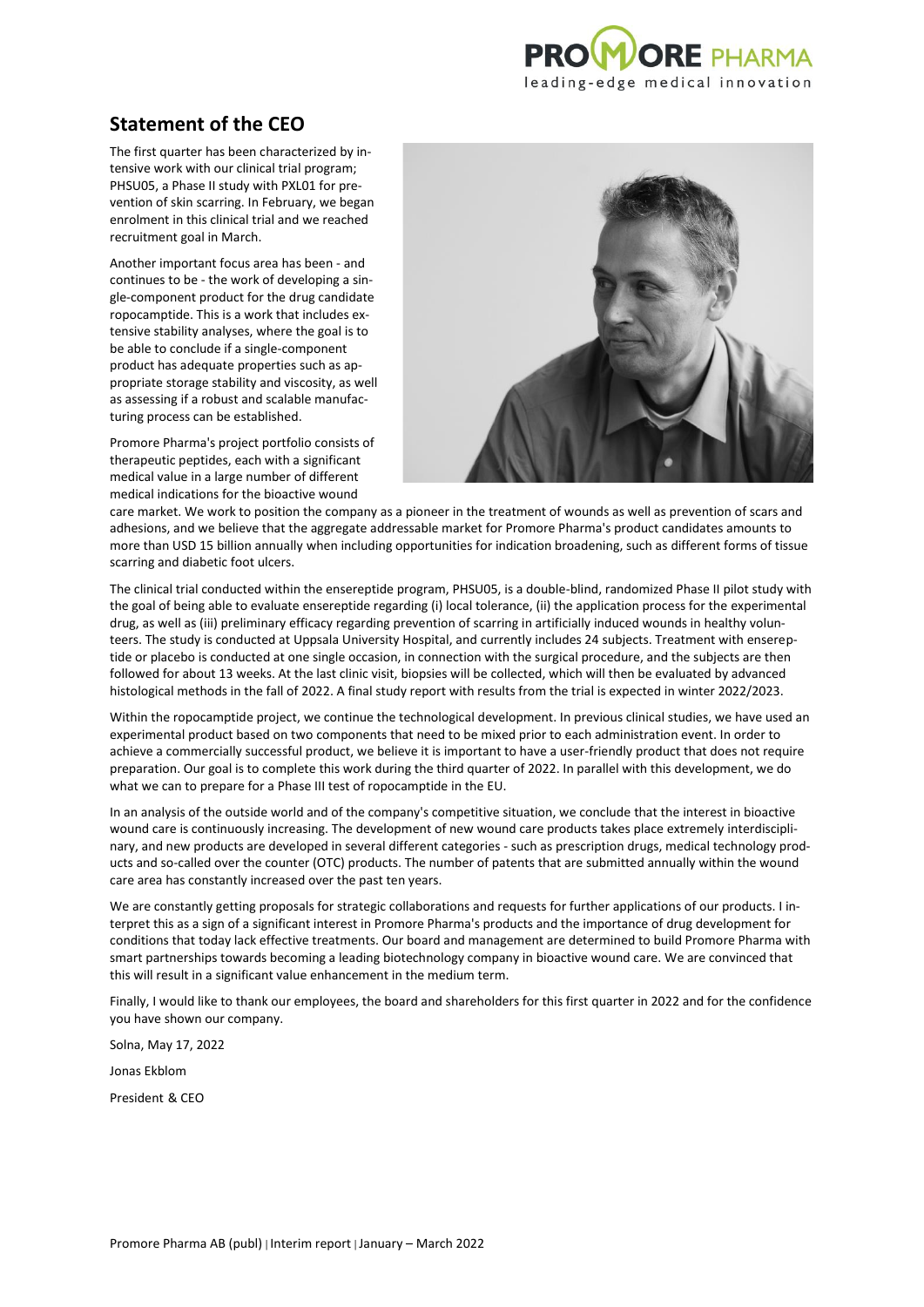

# **Overview of activities**

Promore Pharma is a biopharmaceutical company that develops peptide-based product candidates aimed at the bioactive wound care market. Ropocamptide (LL-37) has recently passed clinical Phase IIb trial on patients with venous leg ulcers, and ensereptide (PXL01), which is developed for the treatment of post-surgery scars, is undergoing a Phase II proof-of-concept study for the treatment of post-surgery skin scars.

Promore Pharma's product candidates are based on innate peptides, which are a part of the human defense and healing system and have a strong safety profile since they are quickly degraded in the blood stream and are therefore unlikely to contribute to severe systemic adverse events. This is supported by the results from prior clinical studies, where both ensereptide and ropocamptide showed strong tolerability and safety as well as efficacy. The product candidates are protected by several international patent families offering protection until 2030 and longer. The patents provide protection in several dimensions, such as therapeutic use, formulation, and dosage ranges.

Promore Pharma's product candidates represent first-in-category therapeutics for several patient groups, segments where patients experience pain, reduced mobility, and lowered quality-of-life. When Promore Pharma's product candidates in clinical development receive market authorization and are established as treatment for chronic wounds and for preventing adhesions and scars, it would mean shorter treatment times for patients and lower costs for society.

Promore Pharma is a small and cost-effective company without its own laboratories or research facilities, using a network of high-quality contract research organizations and contract manufacturing organizations. The company has experienced advisors in all critical aspects of the strategic planning process, including product development, regulatory affairs, design, and execution of clinical trials. Promore Pharma's overall strategy is to take the product candidates through clinical development to market authorization or to a point when a license agreement, alternatively a commercial deal with a larger pharmaceutical company with global presence, can be realized. Such transactions may include out-partnering/licensing, strategic partnerships, joint ventures, or asset sales.

#### **About ensereptide (PXL01)**

Ensereptide is derived from a human anti-bacterial protein (lactoferrin), which is part of the innate immune system. This protein and its peptide fragments have several modes of action, including immunomodulation and enhancement of fibrinolytic activity. It is well established that inflammation and fibrin formation after surgery or trauma are two pivotal mechanisms that strongly contribute to scar formation.

Ensereptide is aimed at local administration, and the development of the product is focused on preventing different kinds of scarring after surgery. In a Phase II clinical study that has been completed by the company in several countries of the European Union (EU), it has been demonstrated that ensereptide is efficacious and safe. Promore Pharma is conducting a clinical Phase II trial in the EU to explore the efficacy of the product for prevention of skin scarring. The study was initiated according to plan in the beginning of 2022.

Every year, more than 300 million surgical procedures are performed worldwide, and a proportion of these procedures result in disfiguring skin scars, for example after plastic and trauma surgery. Today, there are no drug products for prevention skin scarring after surgery. The addressable market is estimated to exceed SEK 100 billion. In other types of surgical procedures, there is a risk for occurrence of internal scars, which can cause adhesions (unfavorable attachments of tissues). This is a major medical problem, for example after surgical repair of injured tendons in the hand.

#### **About ropocamptide (LL-37)**

Ropocamptide is based on a human antimicrobial peptide, which stimulates several processes in wound healing. In a clinical Phase IIa study conducted by the company in patients with venous leg ulcers (VLUs), ropocamptide showed, in the most effective dose, an increase in the healing rate of relative wound area reduction of close to 70% after one month's treatment, suggesting a significantly higher efficacy than what has been reported for any other treatment in chronic wounds. No serious adverse events that were deemed to be caused by the investigational product occurred in the trial. The product candidate can be easily combined with the standard wound care treatments and given by a nurse or the patient.

The development of ropocamptide is initially focused on venous leg ulcers and the company has recently concluded a clinical Phase IIb study (HEAL LL-37) on patients with VLUs in Europe. VLUs constitute the largest category of all chronic or hardto-heal ulcers and represent significant challenges to patients and healthcare systems since they are frequent, costly to manage, recurring, and may persist for months or years.

The development of ropocamptide focuses initially on VLUs but the company sees good potential in also developing ropocamptide for diabetic foot ulcers.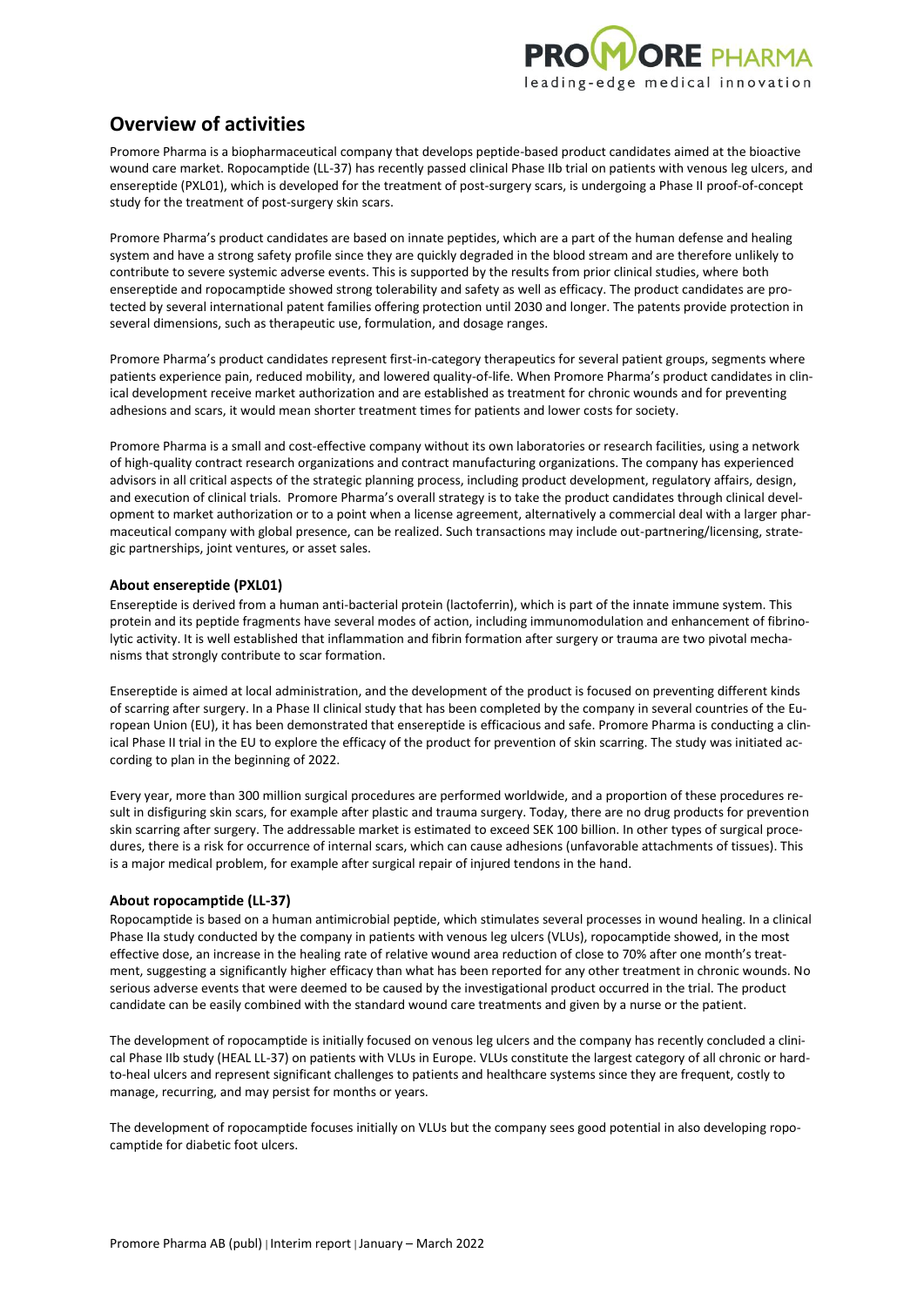

### **Significant events during January – December 2021**

#### **Deregistration of warrants**

In January 2022, warrants related to program 1 & 2, corresponding to a dilution of 0.2% of the number of outstanding shares, were deregistered.

#### **First patient in PHSU05 enrolled**

In the middle of February, the first patient of approx. 24 was enrolled in PHSU05, the company's Phase II study for the prevention of scars in conjunction with surgery.

#### **Recruitment goal reached in clinical trial of ensereptide**

In March it was announced that the recruitment goal has been accomplished according to plan in the company's Phase II study (PHSU05) with the company's drug candidate ensereptide for the prevention of skin scarring.

### **Events after the reporting period**

**No significant events.**

### **Financial information**

#### **Net sales and result for the first quarter 2022**

The company has no revenues from products sales.

The company's costs for raw materials and consumables are mainly related to development costs, such as costs for clinical trials, patents, products for the clinical trials and consultants working with the development of the company's candidate drugs. In the quarter, these costs amounted to MSEK 5.2 (3.8), which was due to the start of PHSU05.

Other external costs amounted to MSEK 1.5 (2.1), where the decrease is mainly due to lower consultancy costs.

Personnel expenses costs were MSEK 1.6, which is MSEK 0.4 higher compared to the same period last year.

The operating loss for the period amounted to MSEK -8.4, compared to MSEK -7.1 in 2020. Net loss for the period amounted to MSEK -8.4 (-7.1), corresponding to earnings per share of SEK -0.14 (-0.21).

#### **Cashflow, liquidity and financing**

The cash flow from operating activities during the period amounted to MSEK -8.6 (-6.8). A minor change of -0.3 (+0.2) MSEK explains the difference to the net result.

The cash flow from investment activities amounted to MSEK 0.0 (+1.2), where the last year's result is related to the sale of the final shares in Herantis Pharma Oyj.

The cash flow from financing activities was MSEK -0.2 (0.0) during the period, where is related to a paid dept to Karolinska Development as a consequence of the sale of shares in Herantis Pharma Oy.

The company's cash and cash equivalents amounted to MSEK 36.4 by 31 of March, compared to 45.3 by 31 December 2021 and MSEK 18.6 by 31 March 2021. The net proceeds of MSEK 44.7 from last year's new issue were transferred to the company in July 2021.

| <b>Group, MSEK</b>        | Q1'21 | Q2'21 | Q3'21 | Q4'21 | Q1'22 |
|---------------------------|-------|-------|-------|-------|-------|
| Cash and cash equivalents | 18.6  | 13.1  | 52.1  | 45.3  | 36.4  |
| Working capital           | 16.6  | 57.3  | 47.4  | 41.6  | 33.0  |

### **Auxiliary information**

#### **Risks**

Regarding the outbreak of coronavirus and COVID-19, Promore Pharma has taken relevant measures to minimize the impact on the company's business and is following the guidelines from "Folkhälsomyndigheten" (The Public Health Agency of Sweden) and other authorities. Until now, COVID-19 has only had minor effects on Promore Pharma's operations.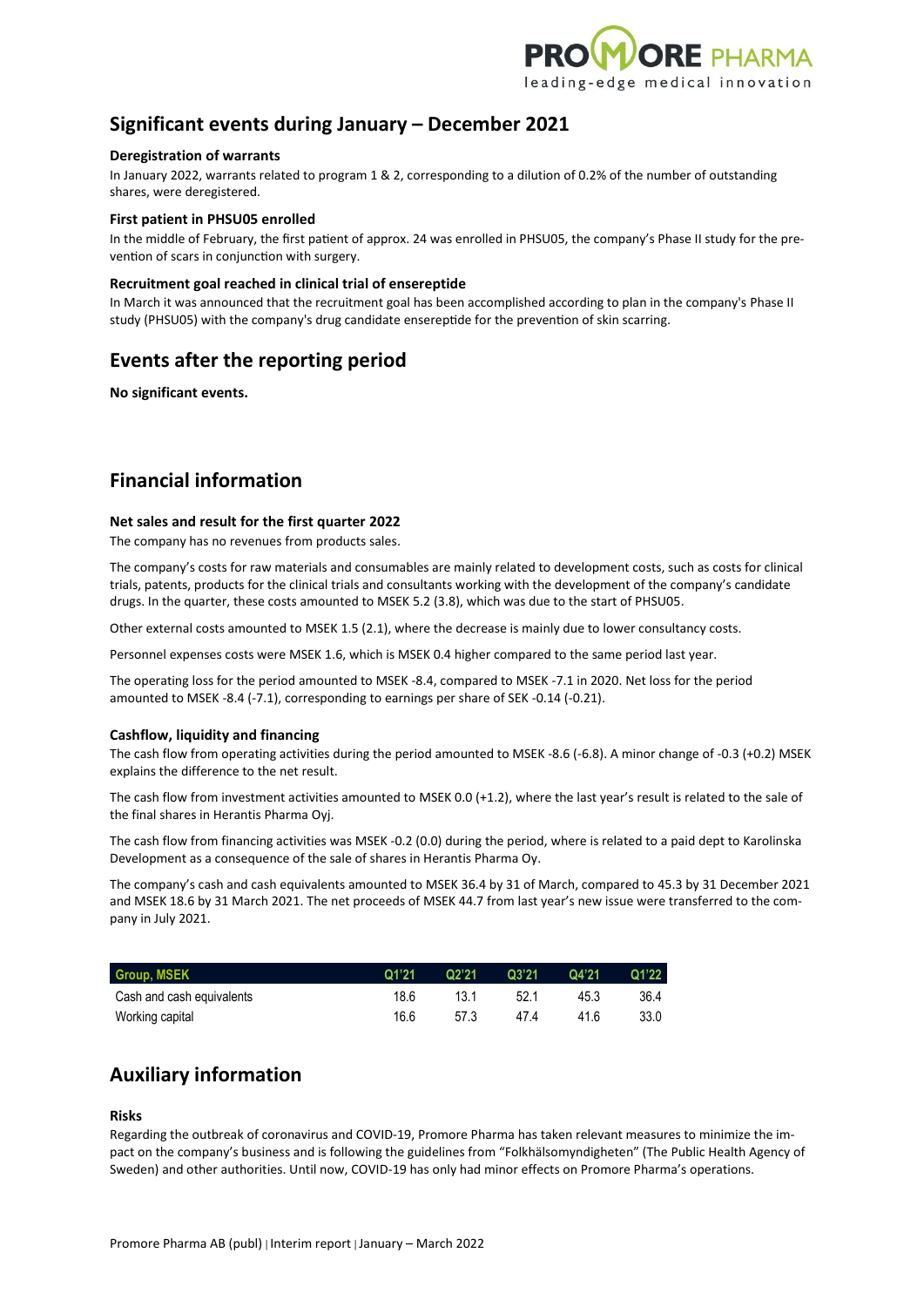

The ongoing war in Ukraine and the related sanctions against Russia has so far only had limited effect on Promore Pharma's operations but the company is following the development closely to be able to handle any changed prerequisites.

Further information about risks and uncertainties can be obtained from the company's website, www.promorepharma.com.

#### **Number of shares**

Promore Pharma's share is listed on Nasdaq First North (now Nasdaq First North Growth Market) in Stockholm since 6 July 2017 with the ticker PROMO and ISIN code SE0009947740.

The 24.285.574 shares from the new issue were officially recorded in the beginning of July, why the average number of shares in Q4 increased from 36,428,362 to 60,713,936, while the number of shares at the end of the period amounted to 60,713,936.

|                                           | Jan-Mar    |            |
|-------------------------------------------|------------|------------|
| <b>Number of shares</b>                   | 2022       | 2021       |
| Average number of shares                  | 60.713.936 | 36.428.362 |
| Number of shares by the end of the period | 60.713.936 | 36.428.362 |

After the new issue, the main owners Corespring New Technology AB\* and PharmaResearch Co. Ltd together own just below 50% of the shares in the company.

| <b>Ownership Promore Pharma per 2022-03-31</b> | number     | share  |
|------------------------------------------------|------------|--------|
| Corespring New Technology AB*                  | 22,710,730 | 37.4%  |
| PharmaResearch Co. Ltd.                        | 7.468.132  | 12.3%  |
| Nordnet Pensionsförsäkring AB                  | 4.268.430  | 7.0%   |
| Daniel Johnsson                                | 3.740.036  | 6.2%   |
| Exceca Allocation & Assoc.                     | 3.332.584  | 5.5%   |
| Arne Andersson                                 | 3.283.546  | 5.4%   |
| Avanza Pension                                 | 1.187.183  | 2.0%   |
| Other                                          | 14,723,295 | 24.3%  |
| <b>TOTAL</b>                                   | 60,713,936 | 100.0% |

\*formerly Midroc New Technology AB

#### **Warrants – external partners**

The company announced in March 2021 that, as a consequence of the changed priority for ensereptide, a total of 72,755 warrants (1,091,325 after split) in programs 3-7 issued in 2016 with a dilution effect of approximately 3.0% have been deregistered. After this, 54,599 warrants (818,985 after split) remain related to programs 1, 2 and 8, with a dilution effect of approximately 2.2%. During the quarter, another 9 144 warrants (137,160 after split), corresponding to 0.2% of the shares, related to program 1 & 2 been deregistered.

#### **Warrants – LTI 2020**

It was resolved at the Annual General Meeting in 2020 to adopt a performance-based stock savings program (LTI 2020) for certain employees and contractors in Promore Pharma. A maximum of 1,400,000 Performance Share Rights may be allotted under LTI 2020, corresponding to approximately 3.7 percent of the shares in the company.

In accordance with the Board's proposal, it was resolved that a directed issue of 1,800,000 warrants with the right to subscribe for new shares in the company be used to implement LTI 2020. For those who are offered to join LTI 2020 and previously participated in the company's old bonus program, the old bonus agreements will be terminated without any awards.

#### **Holding of shares in Herantis Pharma Oyj**

The company has held shares in the Finnish biotech company Herantis Pharma Oyj. This is a consequence of a passive historic holding in the Finnish company Biocis Oy since the formation of Pergamum AB in 2010. Biocis has since then undergone a number of corporate mergers and ownership restructurings which has resulted in a holding of shares in Herantis Pharma Oyj, a company that executed an IPO in 2015. The last part of the shares were divested in Q1 2021.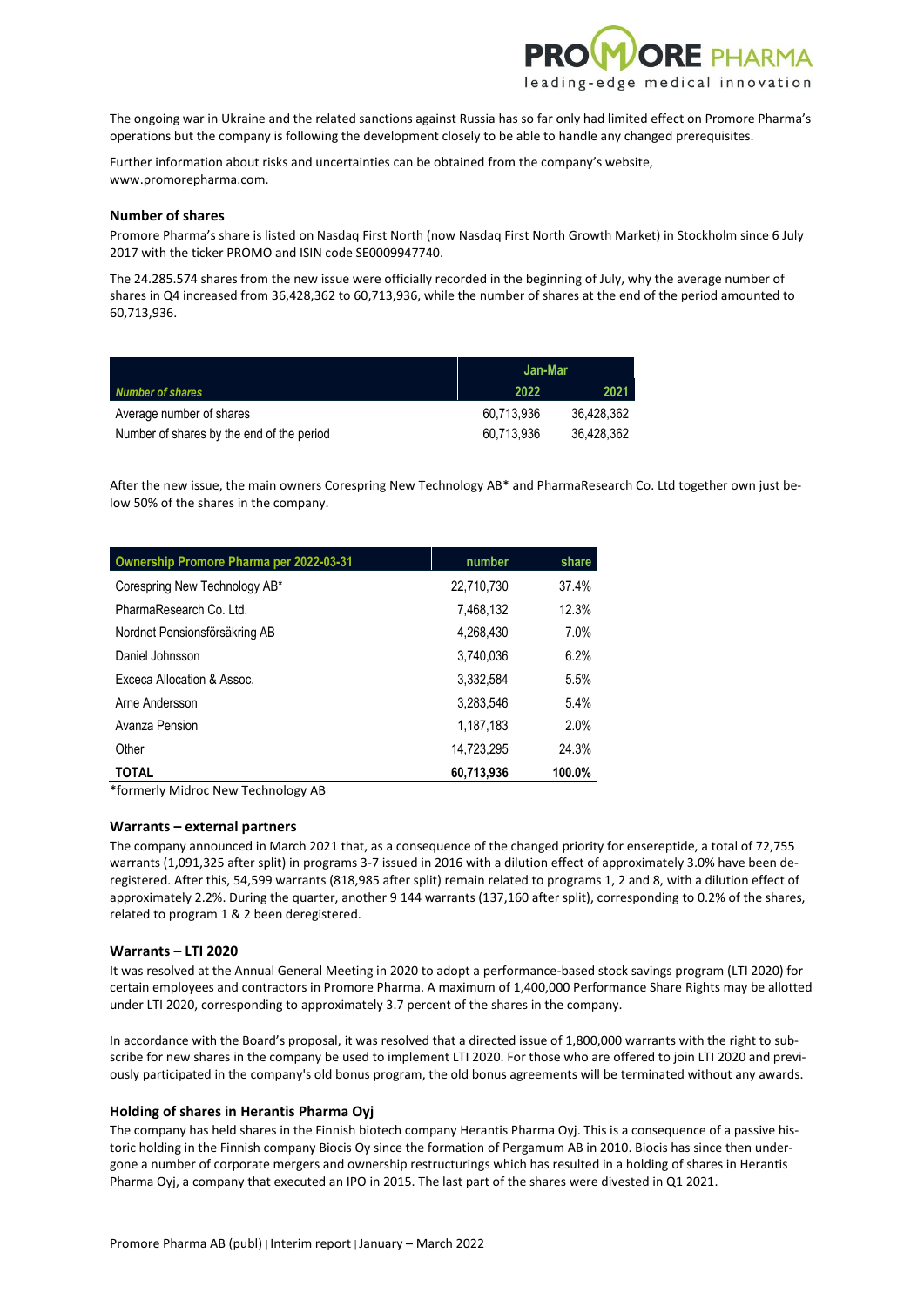

#### **Personnel**

Promore Pharma has a small and cost-effective organization that is primarily focused on business development, project coordination as well as management of intellectual property and core development documentation. All personnel except the CEO operate on a consultancy basis. Per 31 March 2022, the company consequently had one employee.

#### **Transactions with related parties**

The company has not had any transactions with related parties during the period.

#### **Accounting principles**

The report has been drawn up in accordance with the Swedish Annual Accounts Act (1995:1554) and the Swedish Accounting Standards Board's (BFNAR) General Recommendation 2012:1: Annual Report and Consolidated Accounts ("K3").

#### **Financial calendar 2022**

Q2 report 30 August Q3 report 29 November

#### **Review by auditor**

This report has not been reviewed by the Company's auditor.

### **The Board's declaration**

The Board of Directors and the CEO assure that this report provides a fair overview of the company's operations, position, and results.

Solna 17 May 2022

Göran Pettersson Chairman of the Board

Marianne Dicander Alexandersson Göran Linder

Kerstin Valinder Strinnholm Satyendra Kumar Satyendra Kumar Satyendra Kumar Satyendra Kumar Satyendra Kumar Satyendra Kumar Satyendra Kumar Satyendra Kumar Satyendra Kumar Satyendra Kumar Satyendra Satyendra Satyendra Saty

Hans-Peter Ostler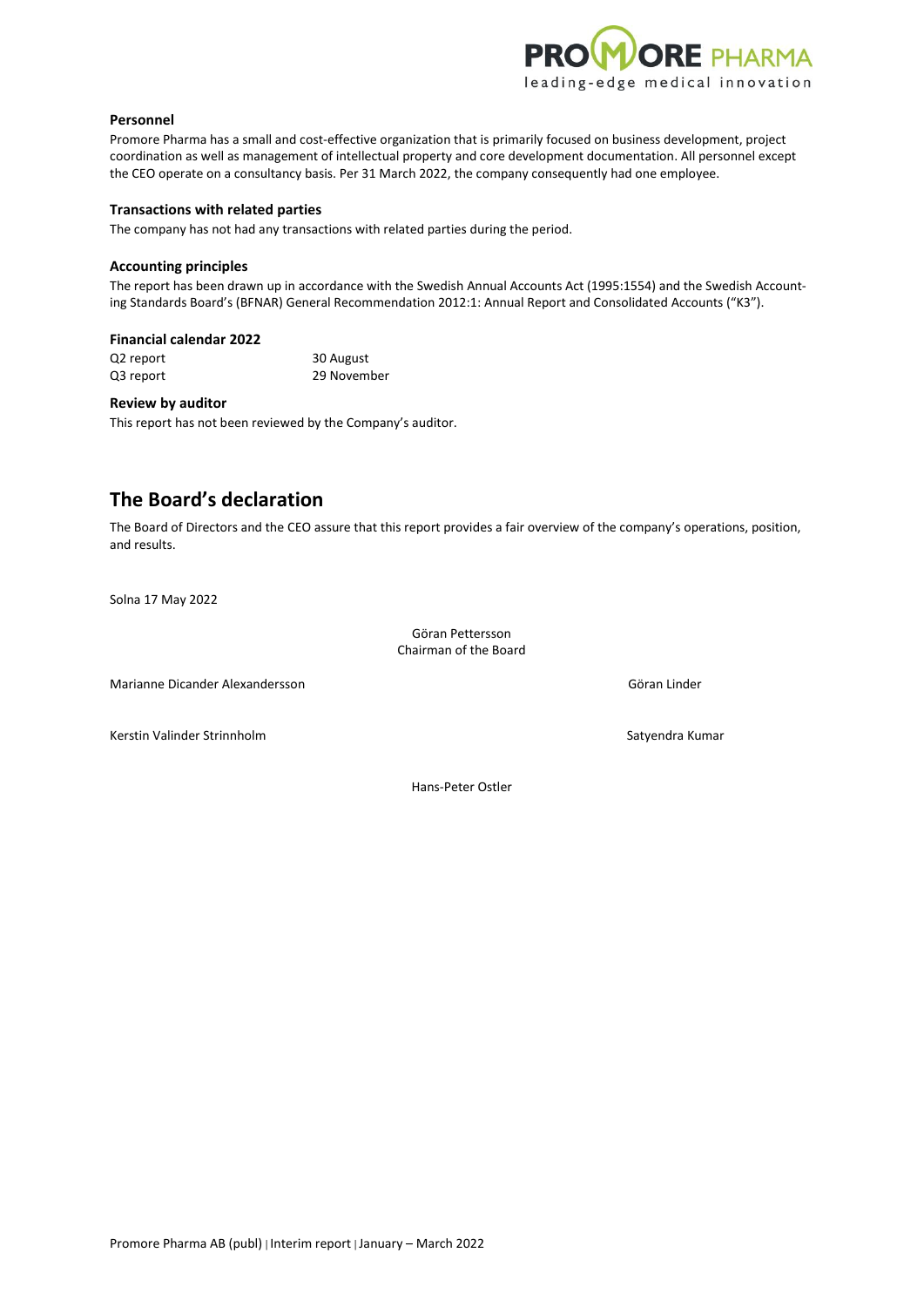

# **Consolidated income statement**

|                                              | Jan-Mar      | Jan-Dec        |           |
|----------------------------------------------|--------------|----------------|-----------|
| <b>Amounts in SEKk</b>                       | 2022         | 2021           | 2021      |
| <b>Operating income</b>                      |              |                |           |
| Net sales                                    | $\mathbf{0}$ |                | 18        |
| Other operating income                       | 23           | $\overline{2}$ | 417       |
|                                              |              |                |           |
| <b>Operating expenses</b>                    |              |                |           |
| Commodities and supplies                     | $-5,237$     | $-3,797$       | $-15,312$ |
| Other external expenses                      | $-1,481$     | $-2,067$       | $-7,127$  |
| Personnel costs                              | $-1,641$     | $-1,189$       | $-4,690$  |
| Depreciation and impairments on fixed assets |              | ٠              |           |
| Other operating expenses                     | $-40$        | -3             |           |
| <b>Operating loss (EBIT)</b>                 | $-8,375$     | $-7,054$       | $-26,694$ |
|                                              |              |                |           |
| <b>Financial items</b>                       |              |                |           |
| Net financial items                          | $-4$         | $-41$          | $-78$     |
| Profit/loss after financial items            | $-8,379$     | $-7,095$       | $-26,772$ |
|                                              |              |                |           |
| Profit/loss before tax                       | $-8,379$     | $-7,095$       | $-26,772$ |
| Tax                                          |              |                |           |
| Profit/Loss for the period                   | $-8,379$     | $-7,095$       | $-26,772$ |
| <b>EPS</b>                                   | $-0,14$      | $-0,19$        | $-0,56$   |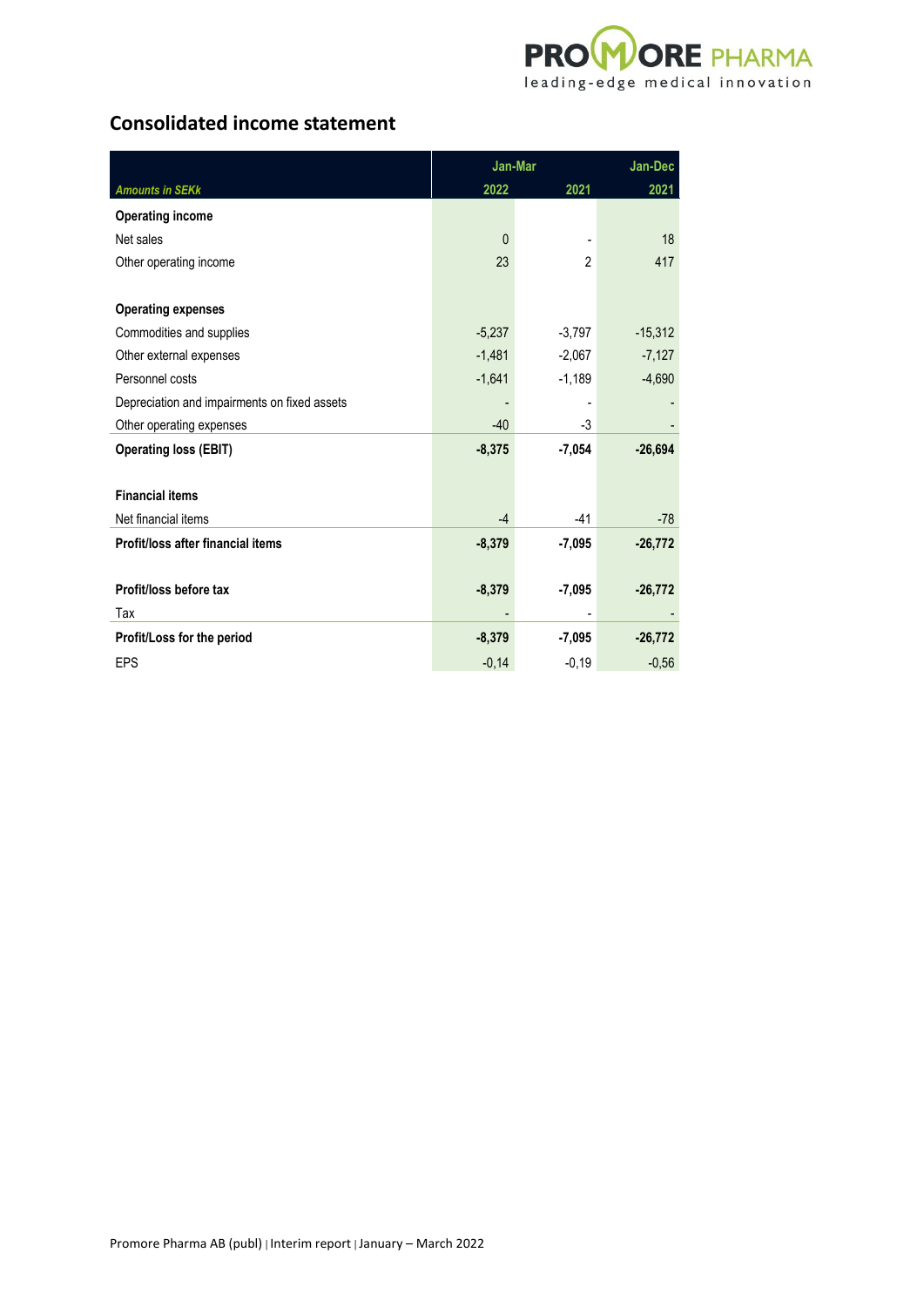

# **Consolidated balance sheet**

|                                                  | 31 Mar |        | 31 Dec |
|--------------------------------------------------|--------|--------|--------|
| <b>Amounts in SEKk</b>                           | 2022   | 2021   | 2021   |
| <b>ASSETS</b>                                    |        |        |        |
| <b>FIXED ASSETS</b>                              |        |        |        |
| Intangible fixed assets                          |        |        |        |
| Financial fixed assets                           | 1      | 1      | 1      |
| <b>Total fixed assets</b>                        | 1      | 1      | 1      |
| <b>CURRENT ASSETS</b>                            |        |        |        |
| Current receivables                              |        | 122    | 328    |
| Accounts receivable                              |        |        |        |
| Other receivables                                | 2,185  | 1,103  | 1,555  |
| Cash and cash equivalents                        | 36,445 | 18,597 | 45,317 |
| <b>Total current assets</b>                      | 38,630 | 19,822 | 47,200 |
| <b>TOTAL ASSETS</b>                              | 38,631 | 19,823 | 47,201 |
| <b>EQUITY AND LIABILITIES</b>                    |        |        |        |
| <b>EQUITY</b>                                    |        |        |        |
| Share capital                                    | 2,429  | 1,457  | 2,429  |
| Other equity including the result for the period | 29,824 | 14,237 | 38,178 |
| <b>Total equity</b>                              | 32,253 | 15,694 | 40,607 |
| <b>LONG-TERM LIABILITIES</b>                     |        |        |        |
| Liabilities to credit institutions               | 714    | 714    | 714    |
| Other liabilities                                |        | 237    | 237    |
| <b>Total long-term liabilities</b>               | 714    | 951    | 951    |
| <b>CURRENT LIABILITIES</b>                       |        |        |        |
| Accounts payable                                 | 3,189  | 1,073  | 4,002  |
| Deferred taxes                                   | 182    | 143    | 146    |
| Other current liabilities                        | 2,294  | 1,963  | 1,495  |
| <b>Total current liabilities</b>                 | 5,665  | 3,178  | 5,643  |
| TOTAL EQUITY AND LIABILITIES                     | 38,631 | 19,823 | 47,201 |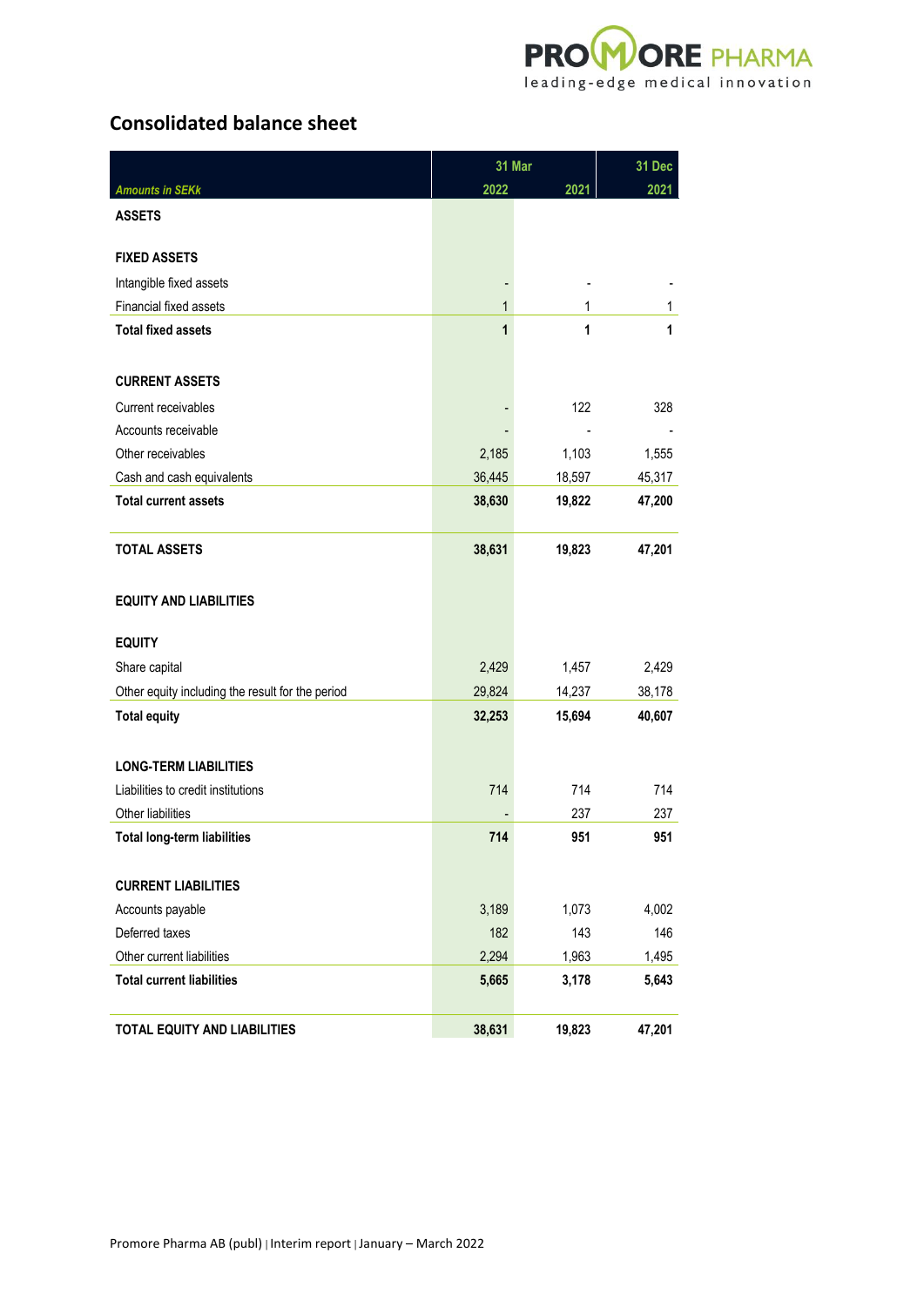

# **Consolidated cash flow analysis**

|                                                                          | Jan-Mar  | Jan-Dec                      |           |
|--------------------------------------------------------------------------|----------|------------------------------|-----------|
| <b>Amounts in SEKk</b>                                                   | 2022     | 2021                         | 2021      |
| <b>OPERATING ACTIVITIES</b>                                              |          |                              |           |
| Operating profit                                                         | $-8,375$ | $-7,054$                     | $-26,694$ |
| Adjustments for items not included in cash flow                          | 21       | -3                           | $-190$    |
| Tax paid                                                                 |          | $\qquad \qquad \blacksquare$ |           |
| Cash flow from operating activities before changes in<br>working capital | $-8,354$ | $-7,057$                     | $-26,884$ |
| Increase/decrease other current receivables                              | $-303$   | $-325$                       | $-982$    |
| Increase/decrease other current liabilities                              | 22       | 571                          | 3,035     |
| Cash flow from operating activities                                      | $-8,635$ | $-6,811$                     | $-24,831$ |
|                                                                          |          |                              |           |
| <b>INVESTING ACTIVITIES</b>                                              |          |                              |           |
| Sale of financial fixed assets                                           |          | 1,159                        | 1,159     |
| Cash flow from investing activities                                      |          | 1,159                        | 1,159     |
|                                                                          |          |                              |           |
| <b>FINANCING ACTIVITIES</b>                                              |          |                              |           |
| New share issue                                                          |          |                              | 44,740    |
| Loans                                                                    |          |                              |           |
| Repaid loans                                                             | $-237$   |                              |           |
| Cash flow from financing activities                                      | $-237$   |                              | 44,740    |
| Cash flow for the period                                                 | $-8,872$ | $-5,652$                     | 21,068    |
| Cash and cash equiv. at the beginning of the period                      | 45,317   | 24,249                       | 24,249    |
| Exchange rate difference cash and cash equivalents                       |          |                              |           |
| Cash and cash equiv. at the end of the period                            | 36.445   | 18,597                       | 45,317    |

# **Change in equity for the group**

#### **EQUITY**

|                                                    |                          | Other paid-in |              |                     |
|----------------------------------------------------|--------------------------|---------------|--------------|---------------------|
| <b>Amounts in SEKk</b>                             | <b>Share capital</b>     | capital       | Other equity | <b>Total equity</b> |
| Amount at the beginning of the period (1 Jan 2022) | 2,429                    |               | 38,203       | 40,632              |
| New share issue                                    | $\overline{\phantom{a}}$ |               | ۰            |                     |
| Repurchased warrants                               | ٠                        |               |              |                     |
| Profit for the period                              | $\blacksquare$           |               | $-8,379$     | $-8,379$            |
| Amount at the end of the period (31 Mar 2022)      | 2,429                    |               | 29.824       | 32,253              |
| Amount at the beginning of the period (1 Jan 2021) | 1,457                    |               | 50,736       | 52,193              |
| New share issue                                    | ٠                        |               |              |                     |
| Profit for the period                              | $\overline{a}$           | -             | $-7,014$     | $-7,014$            |
| Amount at the end of the period (31 Mar 2021)      | 1,457                    |               | 43.722       | 45,180              |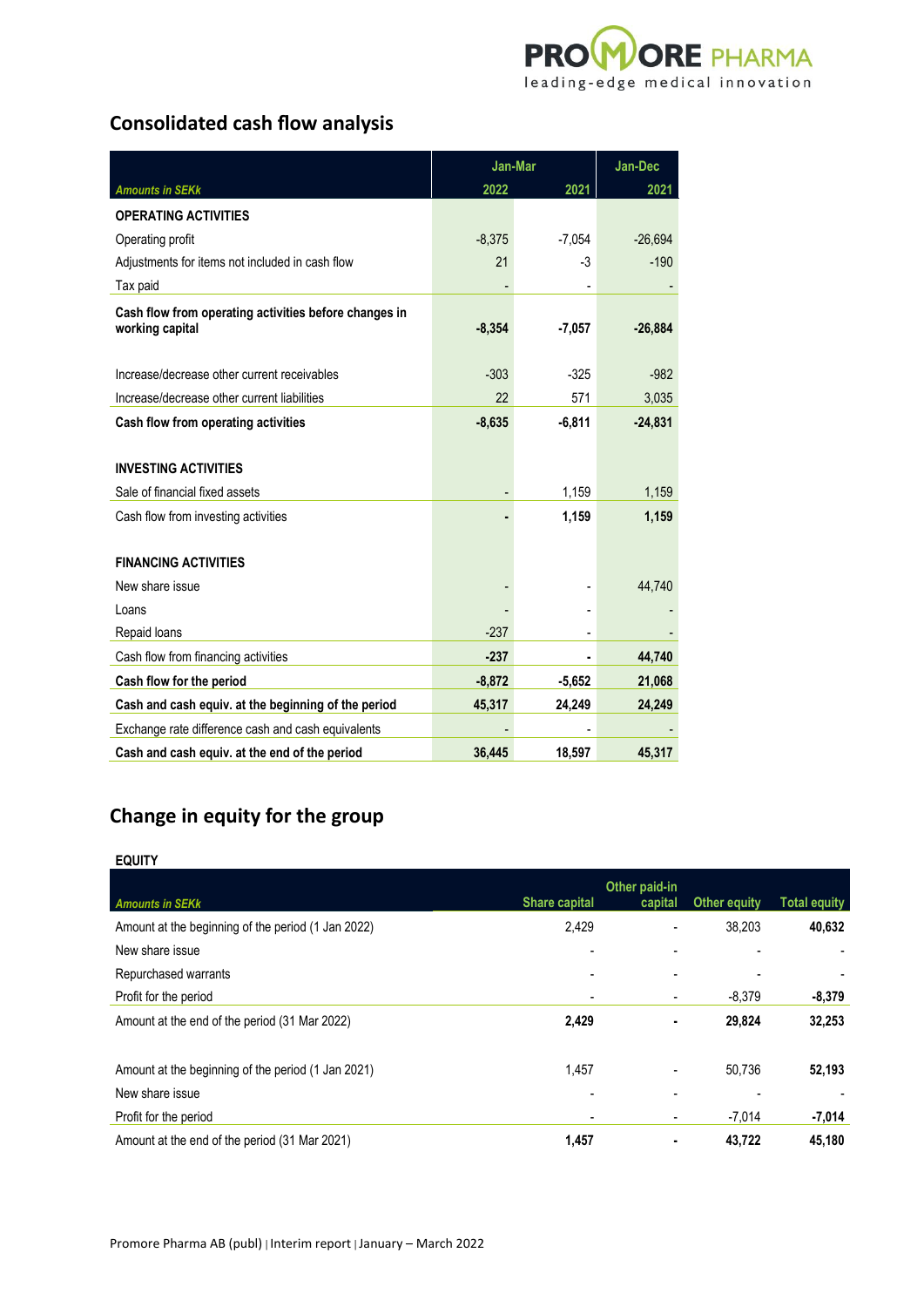

# **Parent company income statement**

|                                                  |          |          | Jan-       |  |
|--------------------------------------------------|----------|----------|------------|--|
| Promore Pharma AB, parent company                | Jan-Mar  |          | <b>Dec</b> |  |
| <b>Amounts in SEKk</b>                           | 2022     | 2021     | 2021       |  |
| <b>OPERATING INCOME</b>                          |          |          |            |  |
| Net sales                                        |          |          | 18         |  |
| Other operating income                           | 20       | $-1$     | 412        |  |
|                                                  |          |          |            |  |
| <b>OPERATING EXPENSES</b>                        |          |          |            |  |
| Commodities and supplies                         | $-5,180$ | $-3,730$ | $-15,140$  |  |
| Other external expenses                          | $-1,462$ | $-2,050$ | $-7,022$   |  |
| Personnel costs                                  | $-1,641$ | $-1,189$ | $-4,689$   |  |
| Depreciation and amortization of tangible assets |          |          |            |  |
| Total operating expenses                         | $-40$    | -3       | $-16$      |  |
| <b>Operating profit/loss (EBIT)</b>              | $-8,302$ | $-6,973$ | $-26,437$  |  |
|                                                  |          |          |            |  |
| <b>FINANCIAL ITEMS</b>                           |          |          |            |  |
| Net financial items                              |          | $-150$   | $-150$     |  |
| Profit/Loss after financial items                | $-8,302$ | $-7,123$ | $-26,587$  |  |
|                                                  |          |          |            |  |
| Extra-ordinary items                             |          |          |            |  |
|                                                  |          |          |            |  |
| Pre-tax profit                                   | $-8,302$ | $-7,123$ | $-26,587$  |  |
| Tax                                              |          |          |            |  |
| Net profit/loss for the period                   | $-8,302$ | $-7,123$ | $-26,587$  |  |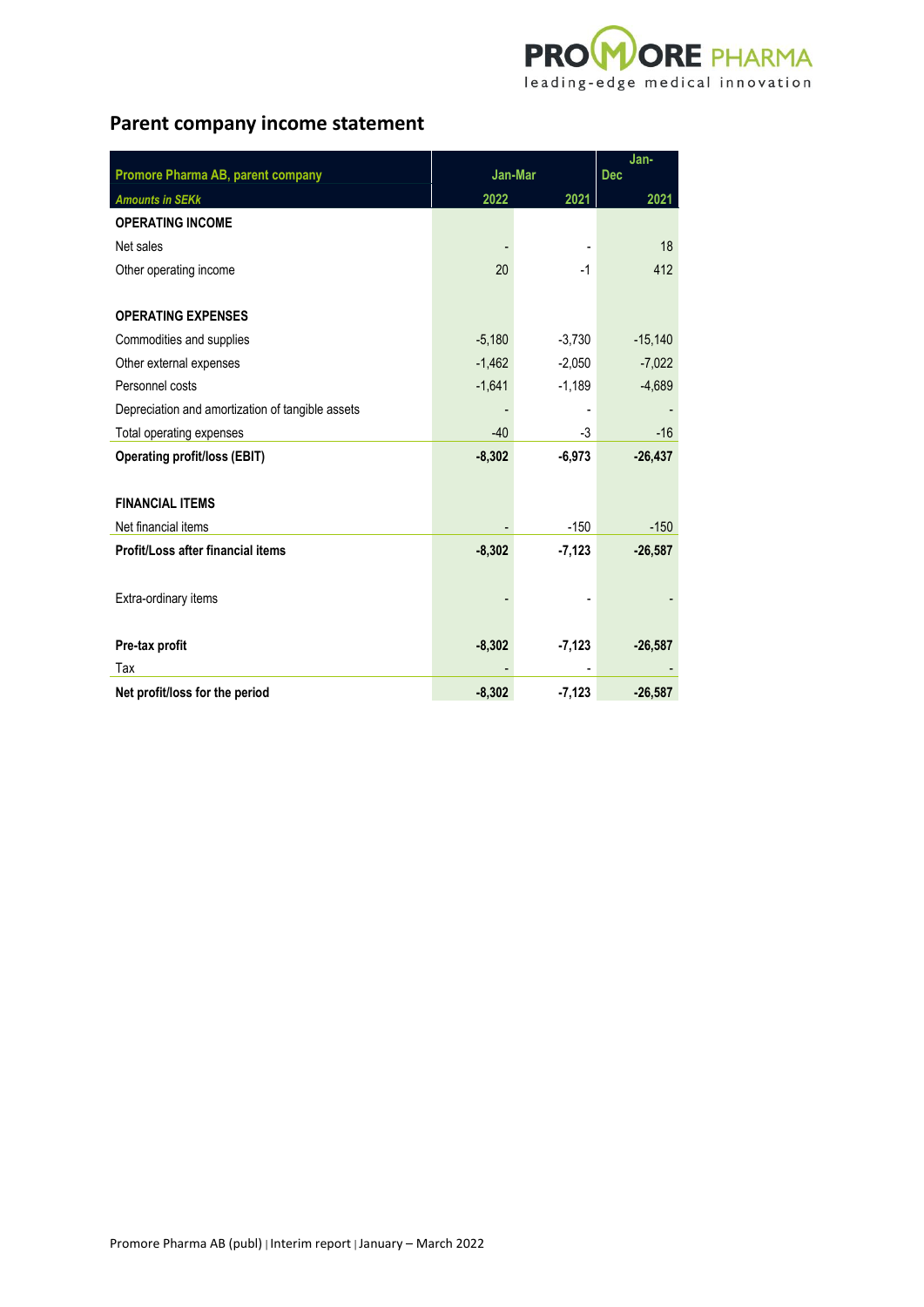

# **Parent company balance sheet**

| Promore Pharma AB, parent company            | 31 Mar     |            | 31 Dec     |
|----------------------------------------------|------------|------------|------------|
| <b>Amounts in SEKk</b>                       | 2022       | 2021       | 2021       |
| <b>Non-current assets</b>                    |            |            |            |
| Share in other long-term securities holdings | 10,398     | 10,398     | 10,398     |
| <b>Total fixed assets</b>                    | 10,398     | 10,398     | 10,398     |
|                                              |            |            |            |
| <b>Current assets</b>                        |            |            |            |
| Accounts receivables                         |            |            |            |
| Receivables from group companies             | 4,805      | 4,805      | 4,805      |
| Current tax assets                           | 183        | 157        | 183        |
| Other current receivables                    | 1,186      | 1,001      | 1,186      |
| Prepaid expenses and accrued revenue         | 611        | 94         | 611        |
| Cash and bank balances                       | 30,596     | 12,277     | 30,596     |
| <b>TOTAL CURRENT ASSETS</b>                  | 37,380     | 18,333     | 37,380     |
| <b>TOTAL ASSETS</b>                          | 47,779     | 28,732     | 47,779     |
|                                              |            |            |            |
| <b>Equity</b>                                |            |            |            |
| <b>Restricted equity</b>                     |            |            |            |
| Share capital                                | 2,429      | 1,457      | 2,429      |
| Reserve fund                                 | 380        | 380        | 380        |
| <b>Total restricted equity</b>               | 2,809      | 1,837      | 2,809      |
|                                              |            |            |            |
| <b>Unrestricted equity</b>                   |            |            |            |
| Share premium reserve                        | 220,462    | 176,693    | 220,462    |
| Loss brought forward                         | $-181,169$ | $-125,420$ | $-181,169$ |
| Profit/Loss for the period                   |            | $-27,834$  |            |
| <b>Total unrestricted equity</b>             | 39,293     | 23,439     | 39,293     |
| <b>Total equity</b>                          | 42,102     | 25,277     | 42,102     |
| <b>LONG-TERM LIABILITIES</b>                 |            |            |            |
| Other liabilities                            |            | 237        |            |
| <b>TOTAL LONG-TERM LIABILITIES</b>           |            | 237        |            |
|                                              |            |            |            |
| <b>CURRENT LIABILITIES</b>                   |            |            |            |
| Accounts payables                            | 3,181      | 1,133      | 3,181      |
| Liabilities to group companies               |            |            |            |
| Current tax liabilities                      | 382        | 257        | 382        |
| Other current liabilities                    |            |            |            |
| Accrued expenses and deferred income         | 2,114      | 1,828      | 2,114      |
| <b>TOTAL CURRENT LIABILITIES</b>             | 5,677      | 3,218      | 5,677      |
| <b>TOTAL EQUITY AND LIABILITIES</b>          | 47,779     | 28,732     | 47,779     |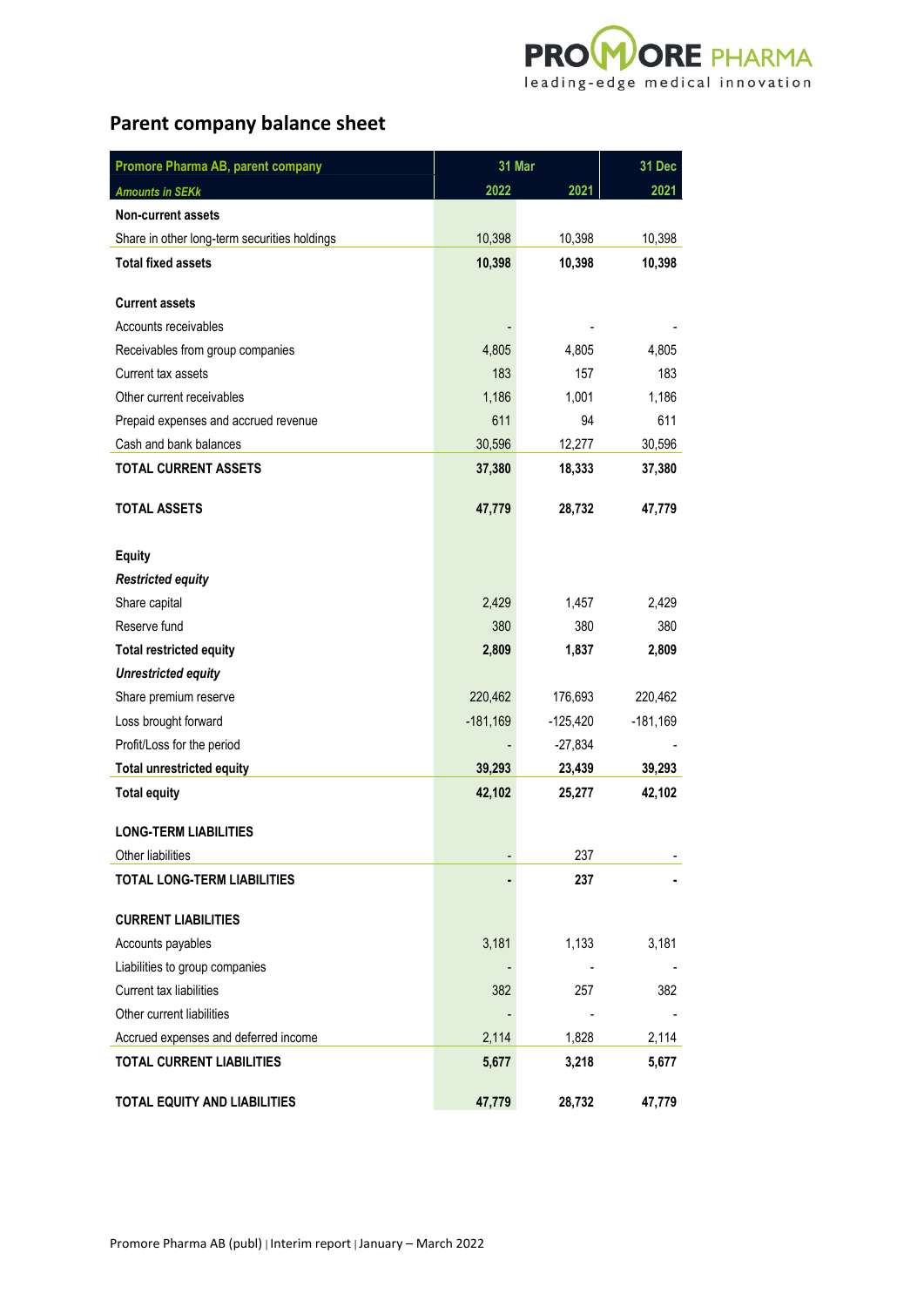

# **Parent company cash flow analysis**

| Promore Pharma AB, parent company                                        | Jan-Mar  | Jan-Dec  |           |
|--------------------------------------------------------------------------|----------|----------|-----------|
| <b>Amounts in SEKk</b>                                                   | 2022     | 2021     | 2021      |
| <b>Operating activities</b>                                              |          |          |           |
| Operating loss                                                           | $-8,302$ | $-6,973$ | $-26,437$ |
| Adjustments for non-cash flow items                                      | $-1$     |          | $-147$    |
| Tax paid                                                                 |          |          |           |
| Cash flow from operating activities before changes in<br>working capital | $-8,303$ | $-6,973$ | $-26,584$ |
| Change in accounts receivables                                           | $-275$   | $-364$   | $-818$    |
| Change in accounts payable                                               | 80       | 601      | 2,980     |
| Cash flow from operating activities                                      | $-8,498$ | $-6,737$ | $-24,422$ |
|                                                                          |          |          |           |
| <b>INVESTMENT ACTIVITIES</b>                                             |          |          |           |
| Divestiture of financial assets                                          |          |          |           |
| Cash flow from investment activities                                     |          |          |           |
| <b>FINANCING ACTIVITIES</b>                                              |          |          |           |
| New share issue                                                          |          |          | 44,740    |
| New loans                                                                |          |          |           |
| Repaid loans                                                             | $-237$   |          |           |
| Cash flow from financing activities                                      | $-237$   |          | 44,740    |
| Cash flow for the period                                                 | $-8,735$ | $-6,737$ | 20,318    |
| Cash and bank balances in the beginning of the period                    | 39,331   | 19,014   | 19,014    |
| Exchange rate difference cash and cash equivalents                       |          |          |           |
| Cash and bank balances at year end                                       | 30.596   | 12.277   | 39.331    |